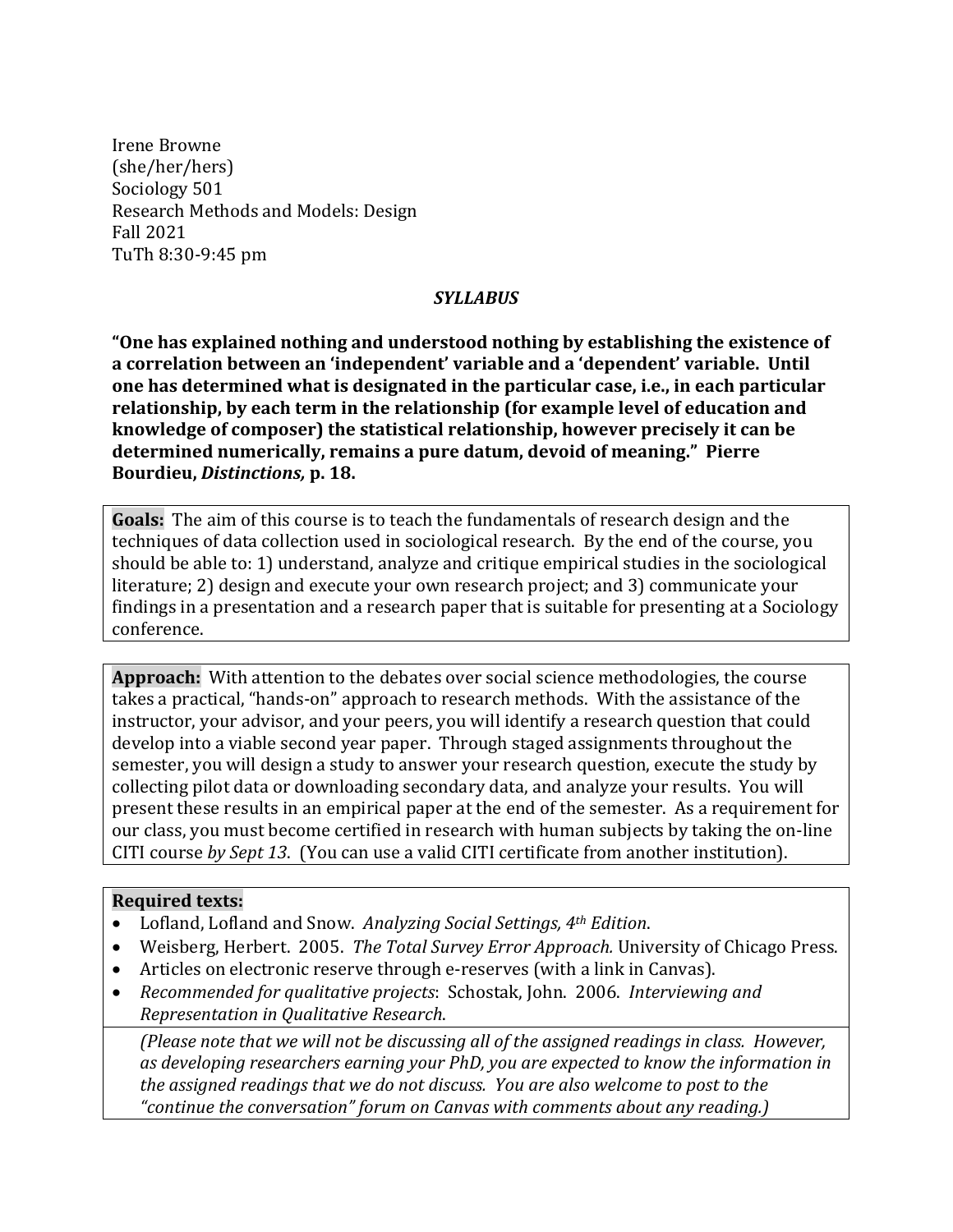# *COURSE REQUIREMENTS AND GRADING*

Assignments, guidelines and other course documents are available on Canvas. You should check Canvas daily for announcements regarding any changes in the syllabus. The syllabus may change, depending on unforeseen issues that arise, particularly during November when you are engaged in data collection or data download.

Grading will be based on the following:

**IRB Certification** (prerequisite for passing course)

All students are required to take the online CITI exam and become certified in human subjects research by Sept 13, 2019. Here are the steps:

- 1. Go to the Emory IRB website, www.irb.emory.edu.
- 2. Towards the top of the screen, click onto "Education" tab.
- 3. Click onto "Courses" on the panel at the left side of the screen.
- 4. Click onto "CITI training."
- 5. Click onto "Log onto CITI." This will take you to the online CITI training site.
- 6. Register on the CITI site.
- 7. Take the Social and Behavioral Science course.
- 8. Note that you can take each quiz multiple times if you do not pass.
- 9. When you have passed the course (all of the Social Science modules), print your CITI certification document and give a copy to me.

Note that if you intend to use the data that you collect this semester for a publication or as part of a larger research project, you must receive approval for the study from the IRB by submitting an IRB protocol. To fulfill the requirements for Soc501, you only need to complete the CITI certification - not a full IRB protocol.

**Leading Class Discussion** (8 pts.) You are required to lead discussion on the readings in one class, marked with a "\*" next to the date. (Students will sign-up for their discussion dates during the first week of class). Your discussion should focus on how the readings illuminate the *methodological topic* for your assigned day (including the topic in brackets under the readings). You must post at least 5 discussion questions on Canvas *at least 24* **hours** prior to the day that you will be leading the discussion. You must also bring hard copies of your discussion questions to class for your peers and the instructor. Note that we will be devoting some class time to the assignments, class survey or lecture material, so the discussion will occupy only part of class time (30-60 minutes). Also note that the Discussion due date on Canvas corresponds to the day that you are *facilitating*. To receive full credit, you need to upload your questions to the Discussion Board at least 24 before this date. Refer to the rubric in the individual discussions to see the expectations for leading discussion.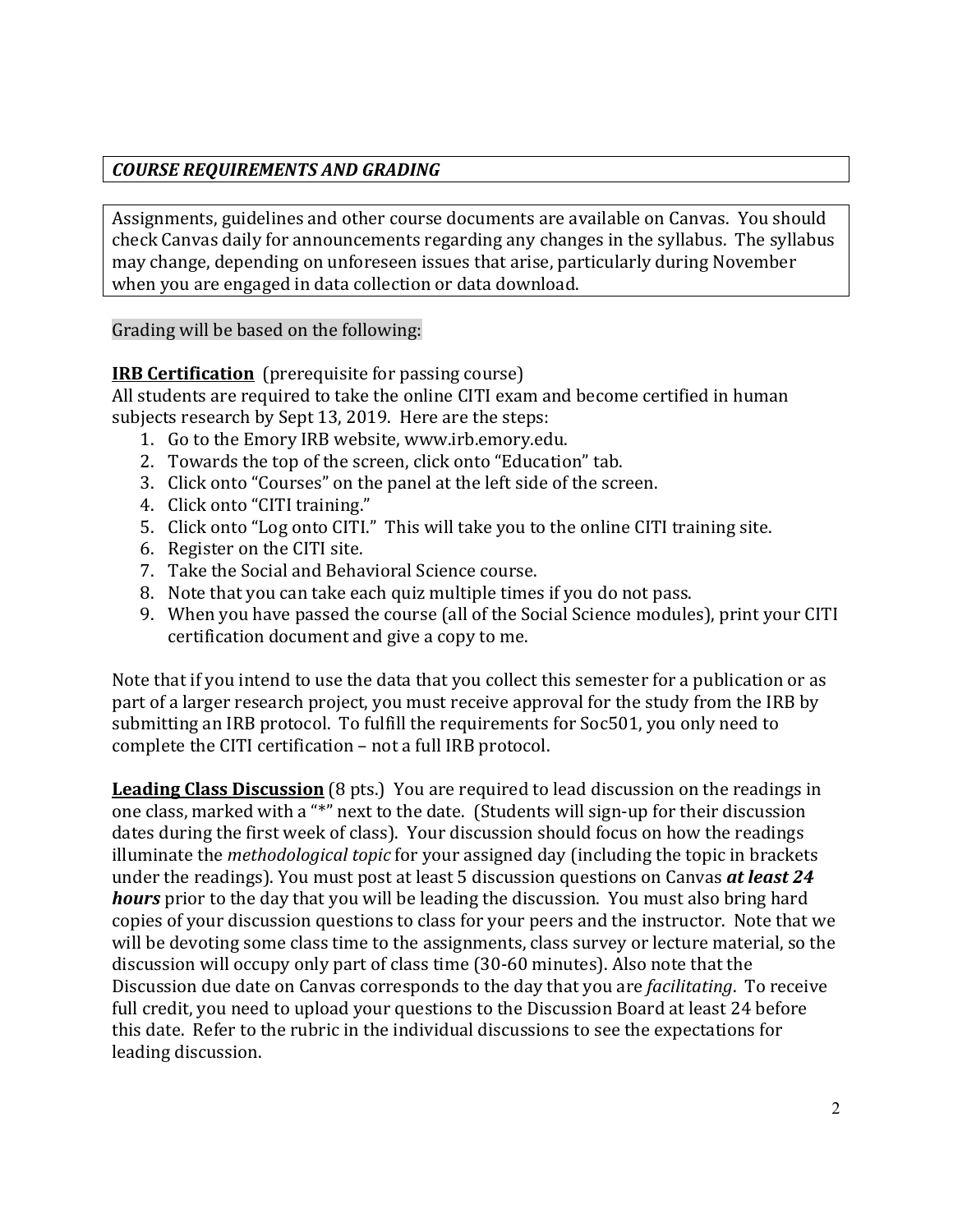**Meetings with Prof. Browne** (5 pts) You are required to schedule 2 meetings with Prof. Browne to discuss your research project. The first meeting should occur at the beginning of the semester when you are formulating your research question. The second meeting should occur towards the end of the semester when you are collecting and/or analyzing data. 

**Meetings with your faculty advisor** You are required to schedule a meeting with your faculty advisor to discuss your research project. Your first meeting should take place by Sept. 24. In your meeting, you can discuss initial ideas (Assignment 1) and ask for guidance in delineating the research design to answer a specific research question (Assignment 4). Your faculty advisor also needs to approve the research question and methods that you describe in Assignment 4 via email, so that you can include the email approval when you submit the assignment.

# **Assignments** (47 pts.)

The assignments will take you through the steps to conduct an empirical research project. Your study can be based upon quantitative or qualitative research. Your pilot data should be relatively small in scope, with just 1-2 dependent variables and 3-5 independent variables. After completing the assignments, you should have collected pilot data on your own project and be able to report your results.

# **Proposal Review** (2 pts)

You will be required to write reviews of 2 dissertation completion proposals that Michael Vaughn submitted to the NSF. The proposals cover the same project. The first proposal was rejected. The second proposal was funded. I will provide additional instructions for this assignment on Canvas.

# **Final empirical paper** (35 pts)

Your paper should incorporate and build upon the work that you conducted for your assignments. You will need to expand the literature review and theory discussion from Assignments  $2 \& 3$ , describe your methods and write-up your results. All of these components should be tightly linked (this is one of the trickiest parts of writing a research paper). You can conduct your study and write your paper on a topic related to another class, but you cannot write one paper to satisfy requirements for two classes.

# **In-class time to discuss student projects** (3 pts)

Students will be required to present their final project in class. You do not have to have a polished presentation and finished project. Receiving feedback from your peers can be particularly helpful in working -through a conceptual or methodological issue. You can also request class time on a day when we have readings assigned if you would like feedback on your project.

**Please bring your laptop to class**. During many of the class sessions, you will need your laptop. If possible, please just bring your laptop to class each day.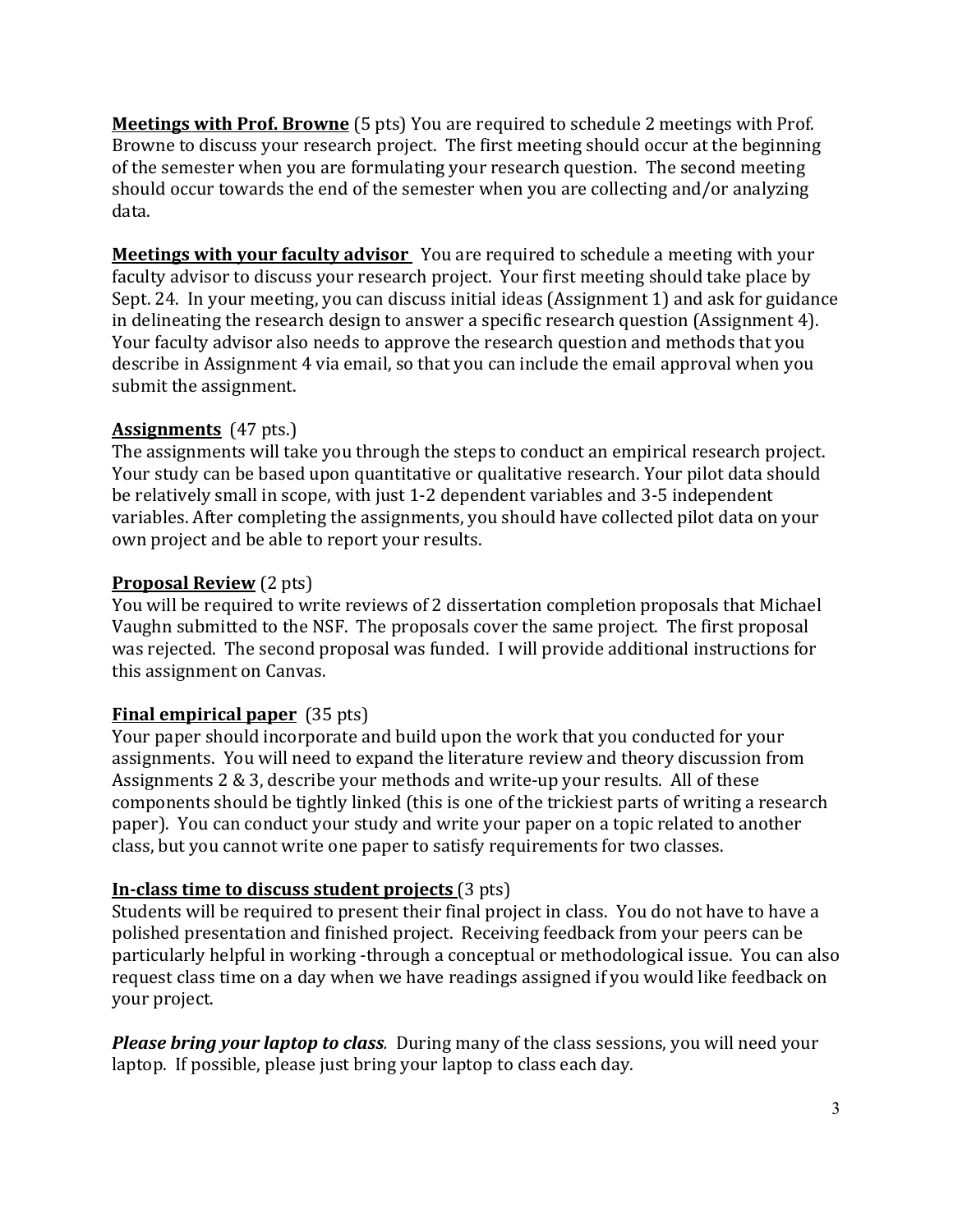Please download readings at least 24 hours before class; contact me if you are unable *to find a reading.*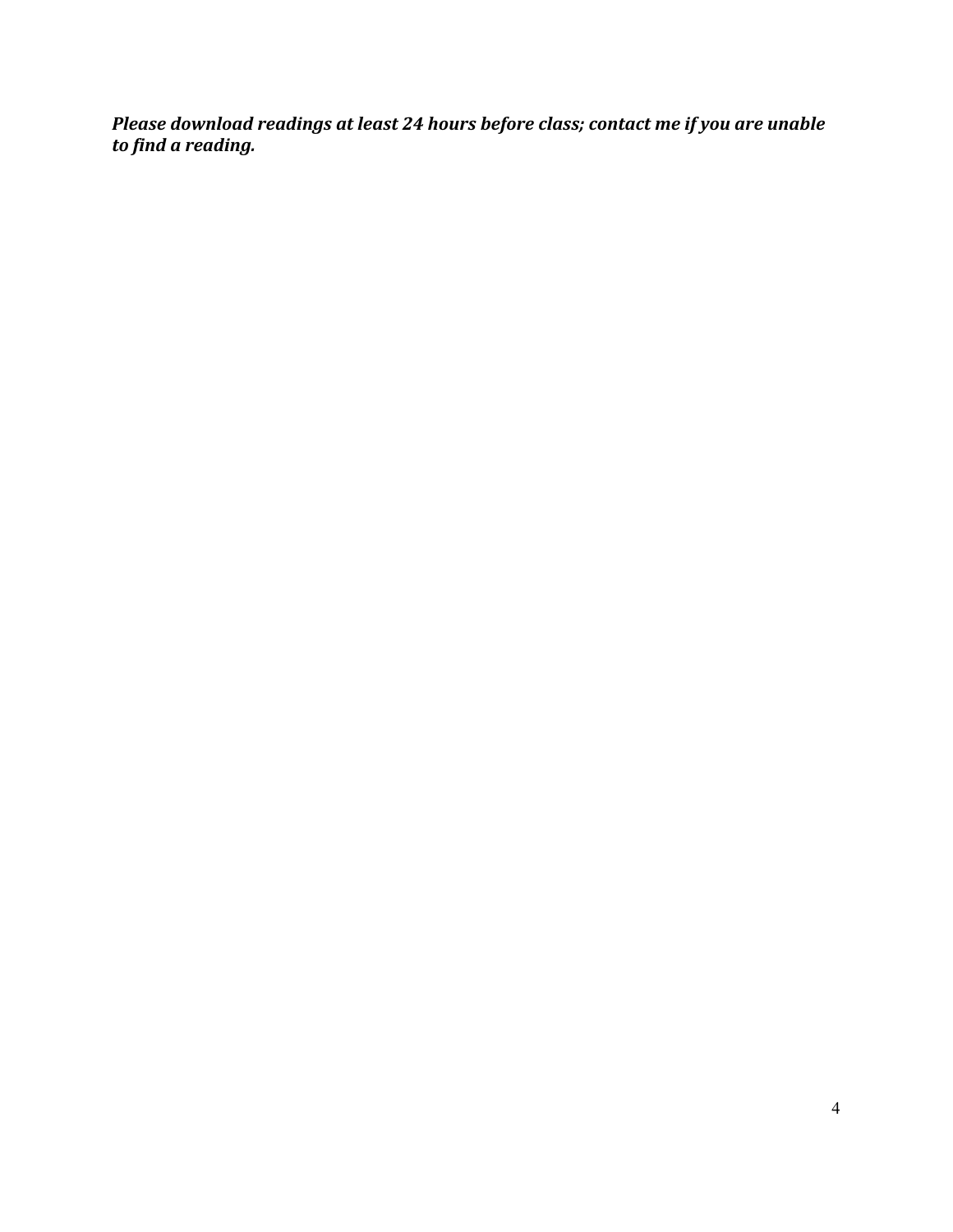Irene Browne Sociology 501 Research Methods and Models: Design Fall 2021

## *PRELIMINARY COURSE SCHEDULE*

8/26 (Th) **Introduction to the Course** Overview: the organization of the class *Assignment 1 distributed*

#### \*10/31 (Tu) **Feminist Methods and Issues of "Objectivity"**

LeBlanc, Lauraine. Preface and Chap. 1 in *Pretty in Punk* (on e-reserve).

LeBlanc, Lauraine. Chap. 2 in *The Flowers in Your Dustbin: Women in The North American Punk Subculture of the 1990s.* (This is a dissertation available electronically through discoverE. Just search on the title.)

Tannenbaum, Leora. Introduction and Chapter 1 in *SLUT! Growing Up Female with a Bad Reputation*. 

Watch video: "How Can Social Science Improve the Public Discourse in a Polarized Society?" (Mario Small) https://www.spencer.org/news/aera- $2019$  (note: video is 1:30 hours long)

[What are "feminist methods?" Why are we covering feminist methods in our class? What is "objectivity?" What are features of a good research design? What are features of a poor research design?]

#### 9/2 (Th) **Research Questions and Resources**

Lofland, Lofland and Snow. 2006. *Analyzing Social Settings, 4<sup>th</sup> Edition*. NY: Wadsworth, Chapter 1, "Starting Where You Are."

Aldrich, Howard. Writing a Literature Review. https://howardaldrich.org/2015/12/using-the-literature-in-your-writinginterpretive-notes-not-summaries/

*Recommended* (if you are having difficulty identifying a topic): Bryman, Alan. 2012. "Formulating Suitable Research Questions." Pp. 85-91 in *Social Research Methods, 4th ed.* Oxford Press.

Guest presenter, Rob O'Reilly.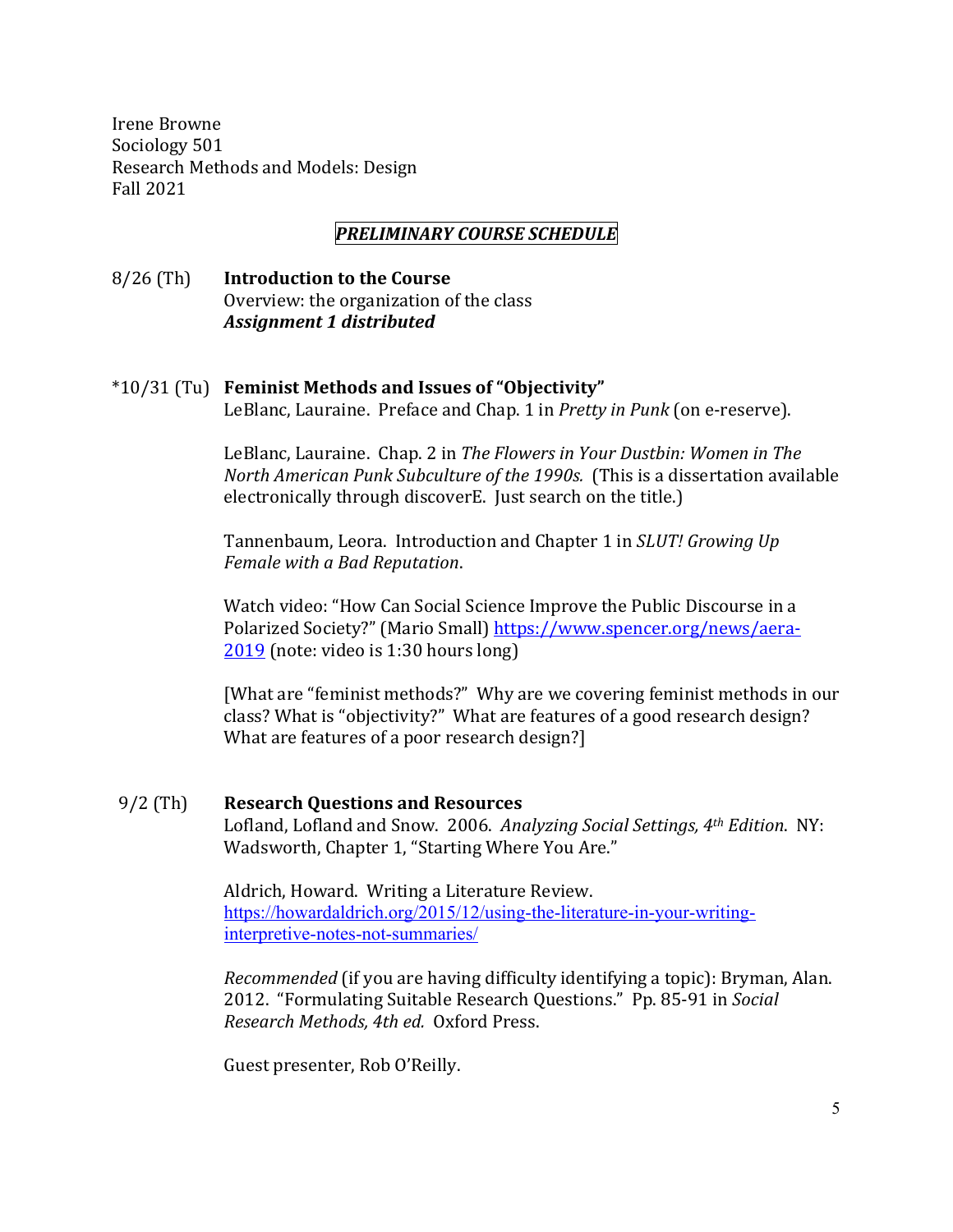[What are data resources that are available to students and faculty at Emory? Steps in the research process. Finding a topic and developing a question. [

# 9/6 (M) *Assignment 1 due*

## 9/7 (Tu) Theory and Research: How Do They Relate?

Pescosolido, Bernice A., Elizabeth Grauerholz and Melissa A. Milkie. 1997. "Culture and Conflict: The Portrayal of Blacks in U.S. Children's Picture Books Through the Mid- and Late-Twentieth Century." *American Sociological Review* 62(3): 443-464.

Schwalbe, Michael, Daphne Holden, Douglas Schrock, Sandra Godwin, Shealy Thompson, and Michele Wolkomir. "Generic processes in the reproduction of inequality: An interactionist analysis." *Social forces* 79, no. 2 (2000): 419-452.

Snow, David A; Morrill, Calvin; Anderson, Leon. 2003. "Elaborating Analytic Ethnography: Linking Fieldwork and Theory." Ethnography 4 (2):181-200.

[What is the research question? What is the dependent variable? What is the independent variable? What is a conceptual definition? How do we find our conceptual definition? How do we use theory in designing a study to address our research question? How do we diagram the relations between the dependent and independent variables?]

# 9/9 (Th) **Conceptualization, Operationalization and Measurement** *IRB* CITI certification due

Simons, Ronald, Christine Johnson, and Rand Conger. 1994. "Harsh Corporal Punishment Versus Quality of Parental Involvement as an Explanation of Adult Maladjustment." *Journal of Marriage and the Family* 56: 591-607.

Westbrook, Laurel and Aliya Saperstein. 2015. "New Categories are Not Enough: Rethinking the Measurement of Sex and Gender in Social Surveys." *Gender & Society* 29(4): 534-560.

Howell, Junia and Michael Emersen. 2017. "So What 'Should' We Use? Evaluating the Impact of Five Racial Measures on Markers of Social Inequality." *Sociology of Race and Ethnicity* 3(1):14-30.

[What is a dependent variable? What is an independent variable? What is the difference between a conceptual definition and an operational definition? What is an operational definition of a variable? How are these two related?]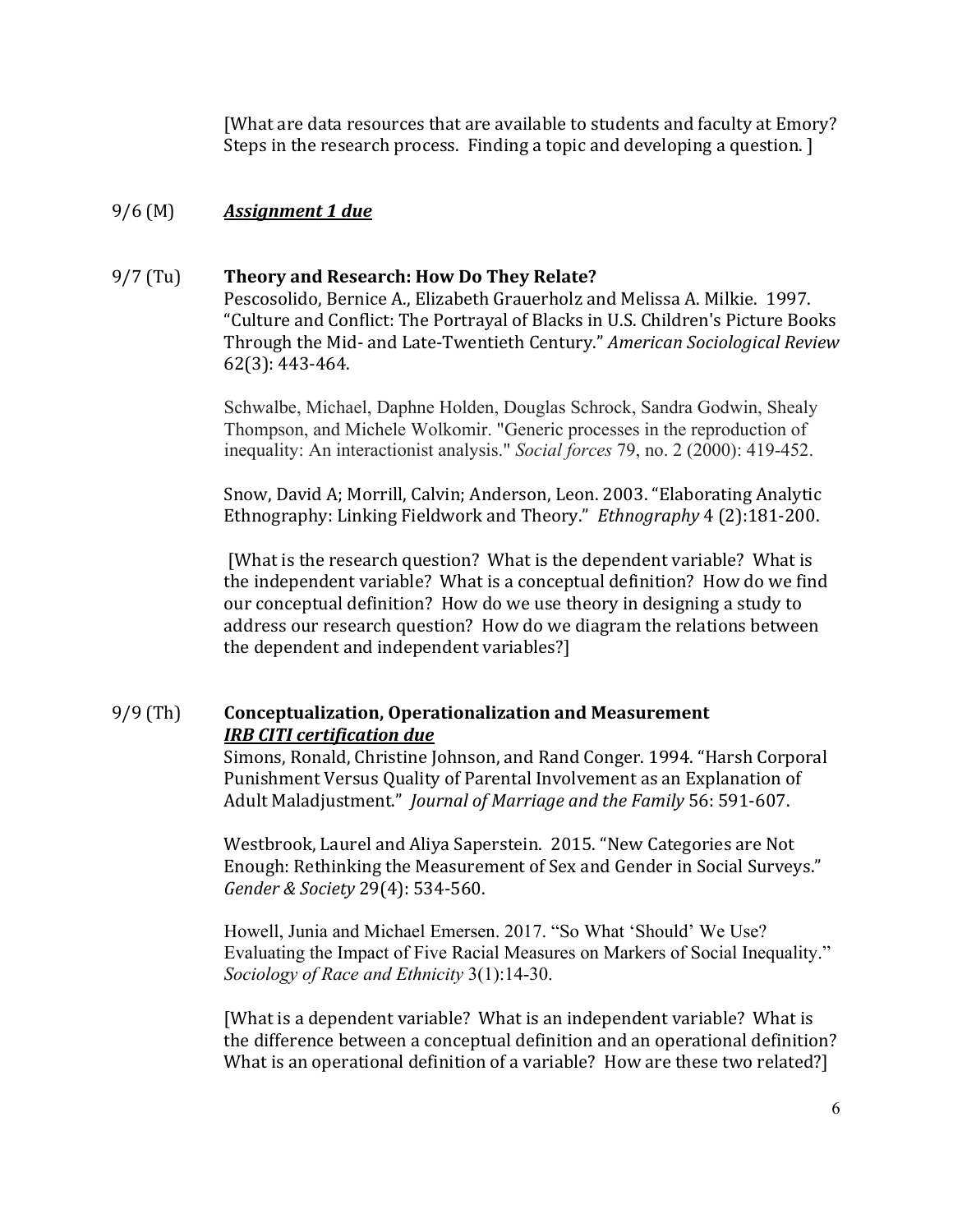## 9/14 (Tu) **Writing a Research Proposal** *Proposal Review Due at 8 am*

Vaughn, Michael. "Tops, Bottoms, and the Ghost of HIV: An Investigation of the Impact of Collective Memory on the Behavior-Group Identity Relationship Among Gay Men." NSF Proposal #1 (2017)

Vaughn, Michael. "Tops, Bottoms, and the Ghost of HIV: An Investigation of the Impact of Collective Memory on the Behavior-Group Identity Relationship Among Gay Men." NSF Proposal  $#2$  (2018)

# \*9/16 (Th) **Selecting a Research Method**

Stack, Steven; Gundlach, Jim. 1992. "The Effect of Country Music on Suicide." *Social Forces* 70 (5):211-218.

Thrasher, et al. 2012. "Theory-Guided Selection of Discrimination Measures for Racial/Ethnic Health Disparities Research among Older Adults." *Journal of Aging Health* 24(6):1018-1043.

Bryan, Alan. 2012. "Asking Questions." Chapter 11 in *Social Research Methods: Fourth Edition.* Oxford Press.

[What types of questions can we answer with each research method? What types of data can we gather? Variation: so what?]

# 9/20 (M) *Assignment 2 due*

# 9/21 (Tu) **Validity and Reliability**

Liang, Christopher, Lisa Li and Bryan Kim. 2004. "The Asian American Racism-related Stress Inventory: Development, Factor Analysis, Reliability, and Validity." *Journal of Counseling Psychology* 1:103-114.

McAlpine, Donna, Ellen McCredy and Sirry Alang. 2018. "The Meaning and Predictive Value of Self-rated Mental Health among Persons with a Mental Health Problem." *Journal of Health and Social Behavior* 59(2):200-214.

Carr et al. 2018. "Evaluating Research: Reliability and Validity." Chapter 5 in Carr et al., *The Art and Science of Social Research.* NY:Norton ad Co.

 $*9/23$  (Th) Validity and Reliability, cont.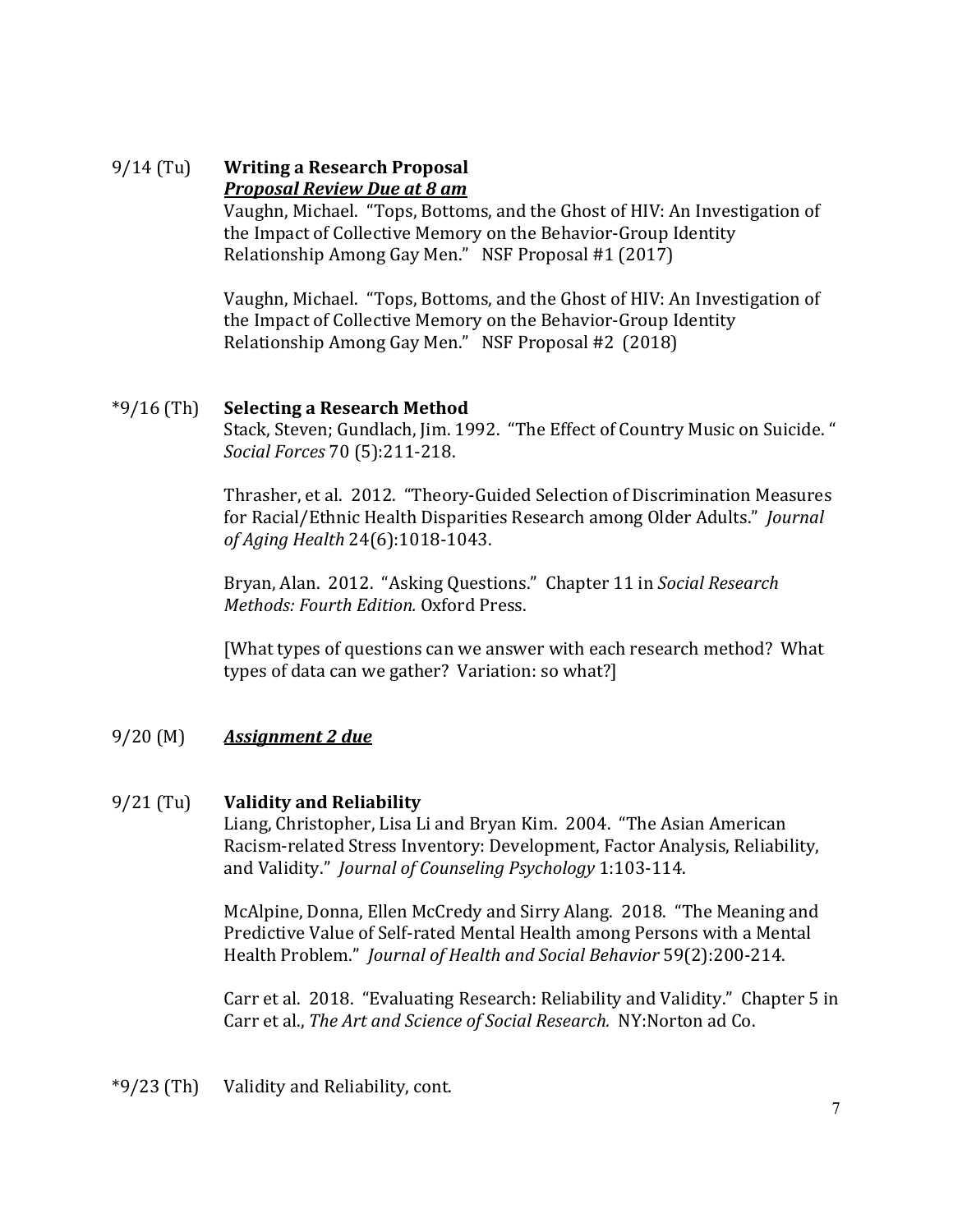Scully, Diana. 1990. "A Glimpse Inside" In *Understanding Sexual Violence*. Boston: Unwin-Hyman.

Stuesse, Angela. 2014. "Postscript: Home to Roost Reflections on Activist Research." In *Scratching Out a Living: Latinos, Race and Work in the Deep* South. Univ. of California Press.

# 9/28 (Tu) **Sampling Theory and Statistical Thinking** Weisberg, Chapter 10, "The Need for Representativeness."

Wasserman, Melanie et al. 2005. "A Church-based Sampling Design for Research with Latina Immigrant Women." *Population Research and Policy Review* 24:647671.

- 9/30 (Th) \*\*\* Individual meetings w Prof. Browne \*\*\*
- 10/5 (Tu) \*\*\* Workshop projects \*\*\*
- \*10/7 (Th) Wright, Richard, Scott Decker, Allison Redfern, and Dietrich Smith. 1992. "A Snowball's Chance in Hell: Doing Fieldwork with Active Residential Burglars." *Journal of Research in Crime and Delinquency* 29:148-6.

Small, Mario. 2009. "How Many Cases Is Enough? On Science and the Logic of Case Selection in Field-based Research." *Ethnography* 10(5):1-35.

# 10/12 (Tu) \*\*\* **FALL BREAK** \*\*\*

#### \*10/14 (Th) **Sampling: Qualitative Research; workshop projects**

Contreras, Randol. "The Broken Ethnography: Lessons from an Almost Hero." *Qualitative Sociology* 42, no. 2 (2019): 161-179.

Weisberg, Herbert. 2005. The Total Survey Error Approach. Chapter 8, "Nonresponse Error at the Unit Level: The Response Rate Challenge."

#### 10/19 (Tu) **Survey Research**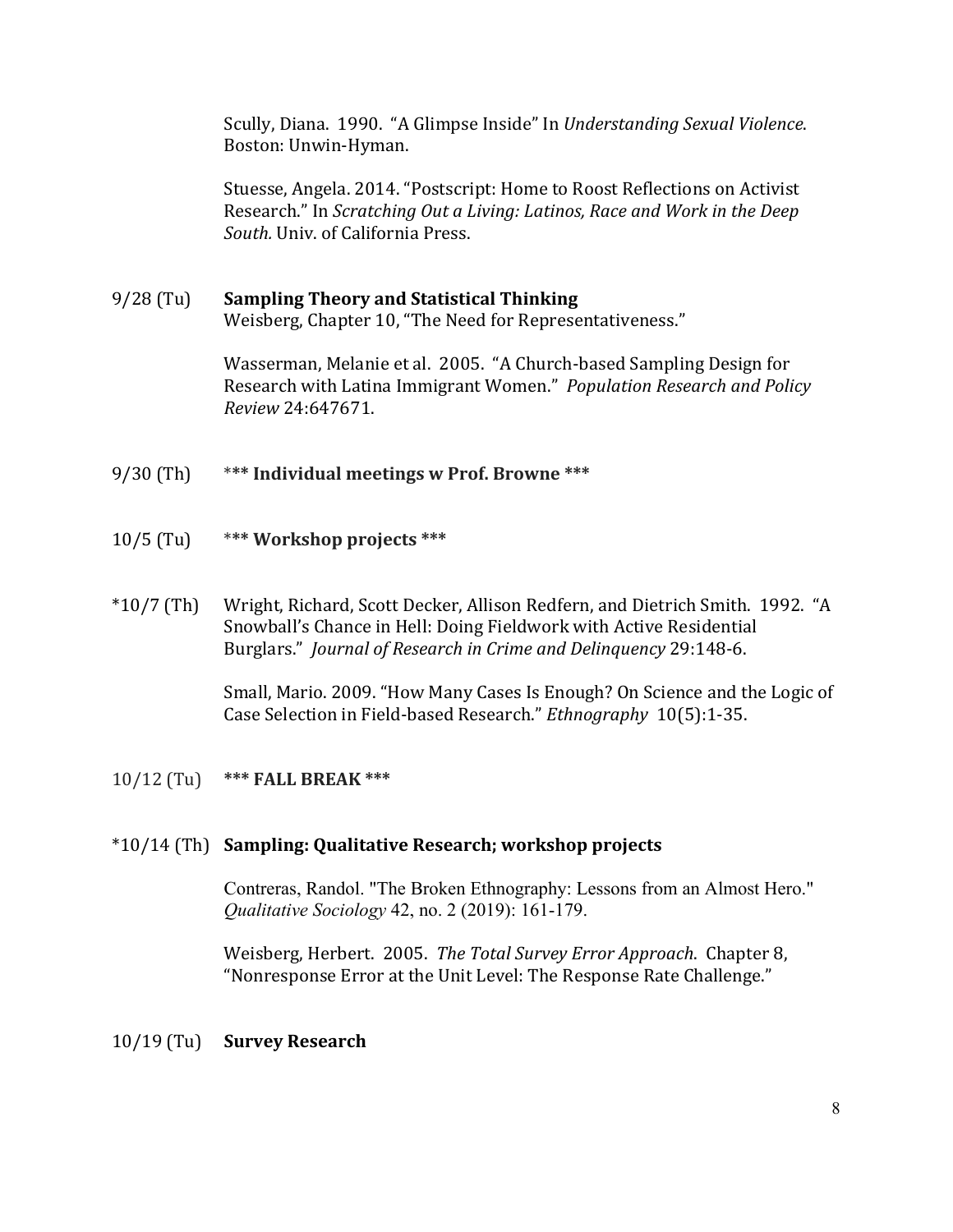Weisberg, Herbert. 2005. *The Total Survey Error Approach*. Chapter 5: Measurement Error Due to Respondents I: Question Wording Problems." University of Chicago Press.

Weisberg, Herbert. 2005. The Total Survey Error Approach. Chapter 6: Measurement Error Due to Respondents II: Questionnaire Issues." University of Chicago Press.

Maticka-Tyndale, Eleanor, E. Herold and D. Mcwhinney. "Casual Sex on Spring Break: Intentions and Behaviors of Canadian Students." *Journal of Sex Research* 35(3):254-264.

[What is survey error? How can we reduce error? How to format a survey? How to administer a survey? How to ask questions?]

## 10/20 (W) *Assignment 3 due*

#### \*10/21 (Th) **Survey Research, cont.**

Mensch, Barbara, Paul Hewett and Annabel Erulkar. "The Reporting of Sensitive Behavior by Adolescents: A Methodological Experiment in Kenya." *Demography* 40:247-68.

Laumann, Edward O., John H. Gagnon, Robert T. Michael, and Stuart Michaels. 1994. "The Study Design." (Chap. 2) in *The Social Organization of Sexuality: Sexual Practices in the United States.* Chicago: University of Chicago Press.

Weisberg, Chapter 7, "Non-response Error at the Item Level: The Scourge of Missing Data."

[How can we maximize survey response rates? How can we evaluate survey results?]

#### 10/25 (M) *Assignment 4 due*

# 10/26 (Tu) **Experimental Design** *Complete the online experiment exercise in Canvas before reading these articles.*

S. Michael Gaddis and Raj Ghoshal. 2020. "Searching for a Roommate: A Correspondence Audit Examining Racial/Ethnic and Immigrant Discrimination among Millennials." in *Socius: Sociological Research for a Dynamic World* 6.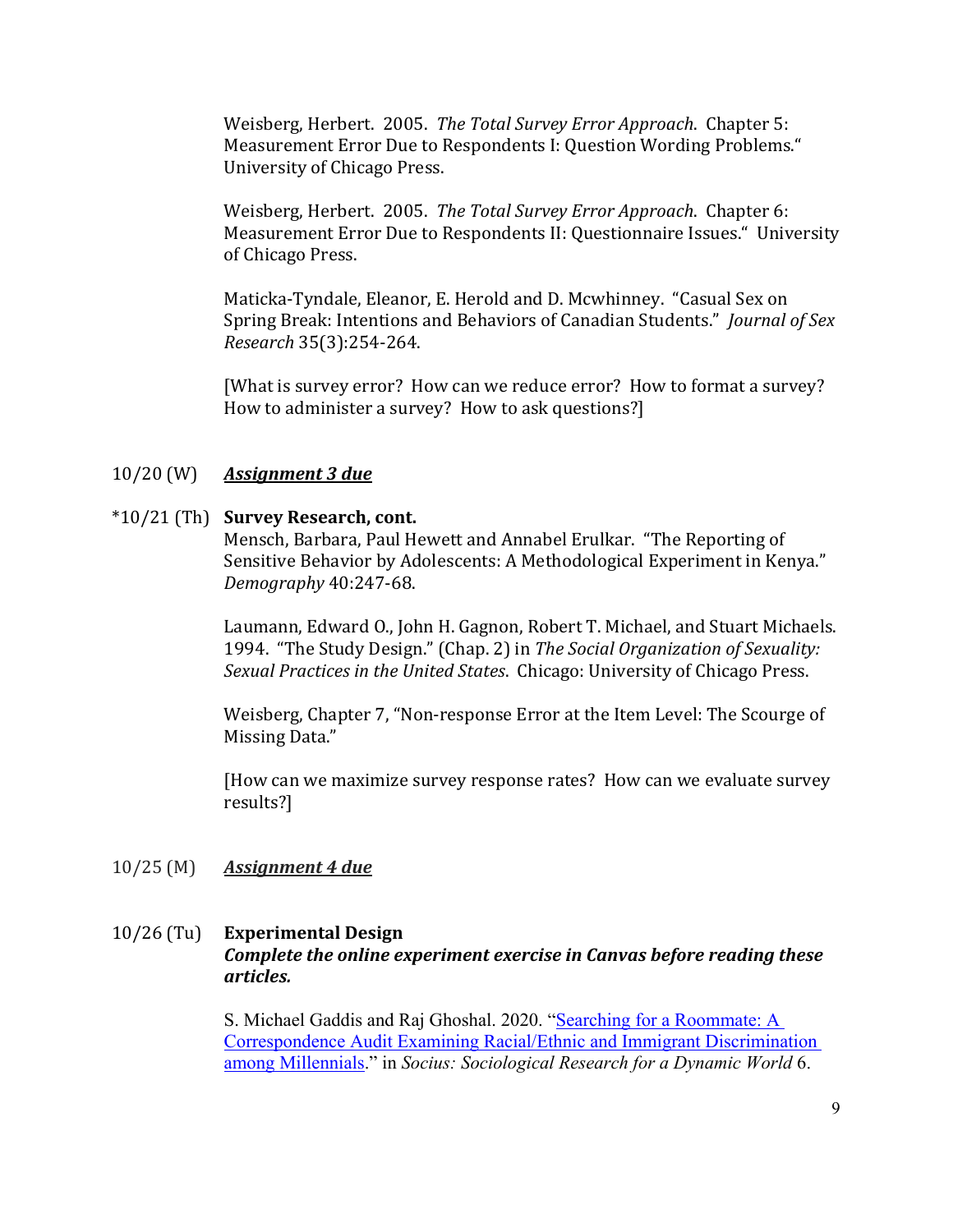Sims, Jennifer Patrice, Whitney Laster Pirtle, and Iris Johnson-Arnold. "Doing hair, doing race: the influence of hairstyle on racial perception across the US." *Ethnic and Racial Studies* (2019): 1-21.

Correll, Shelley.

[What are the elements of a good experimental design? What can sociologists learn from experiments?]

10/28 TBD

# 11/1 (M) *Assignment 5 due*

## \*11/2 (Tu) **Qualitative Research Design: Fieldwork** Lofland, Lofland and Snow. 2006. Analyzing Social Settings, 4<sup>th</sup> Edition. NY: Wadsworth, Introduction, Chaps. 2-4.

Lee, Jooyoung. 2017. *Blowin' Up: Rap Dreams in South Central.* "Introduction" and "Methods Appendix" (pp. 229-240).

## 11/4 (Th) **Qualitative Research Design, cont.**

Lofland, Lofland and Snow. 2006. Analyzing Social Settings, 4<sup>th</sup> Edition. NY: Wadsworth, Chaps. 5-8.

Neyfakh, Leon. 2015. "The Ethics of Ethnography." Slate. http://www.slate.com/articles/news\_and\_politics/crime/2015/06/alice\_gof fman s on the run is the sociologist to blame for the inconsistencies.html

Darwin, Helana. 2017. "Doing Gender Beyond the Binary: A Virtual Ethnography." *Symbolic Interaction* 40:317-334. (we will also view a video related to the reading in class: http://tinyurl.com/y7odrxbd)

# \*11/9 (Tu) **Ethical Issues**

Schneider, Nathan. 2015. "Intellectual Piecework." The Chronicle of Higher *Education,* Feb 20. *http://chronicle.texterity.com/chronicle/20150220a?sub\_id=hM6EMrnN5211 #pg20*

Paul, Charlotte. 2015. "Defenses of the Tuskegee Syphilis Study: Assessment of Empirical Claims." Working paper. https://www.otago.ac.nz/dsm/otago116834.pdf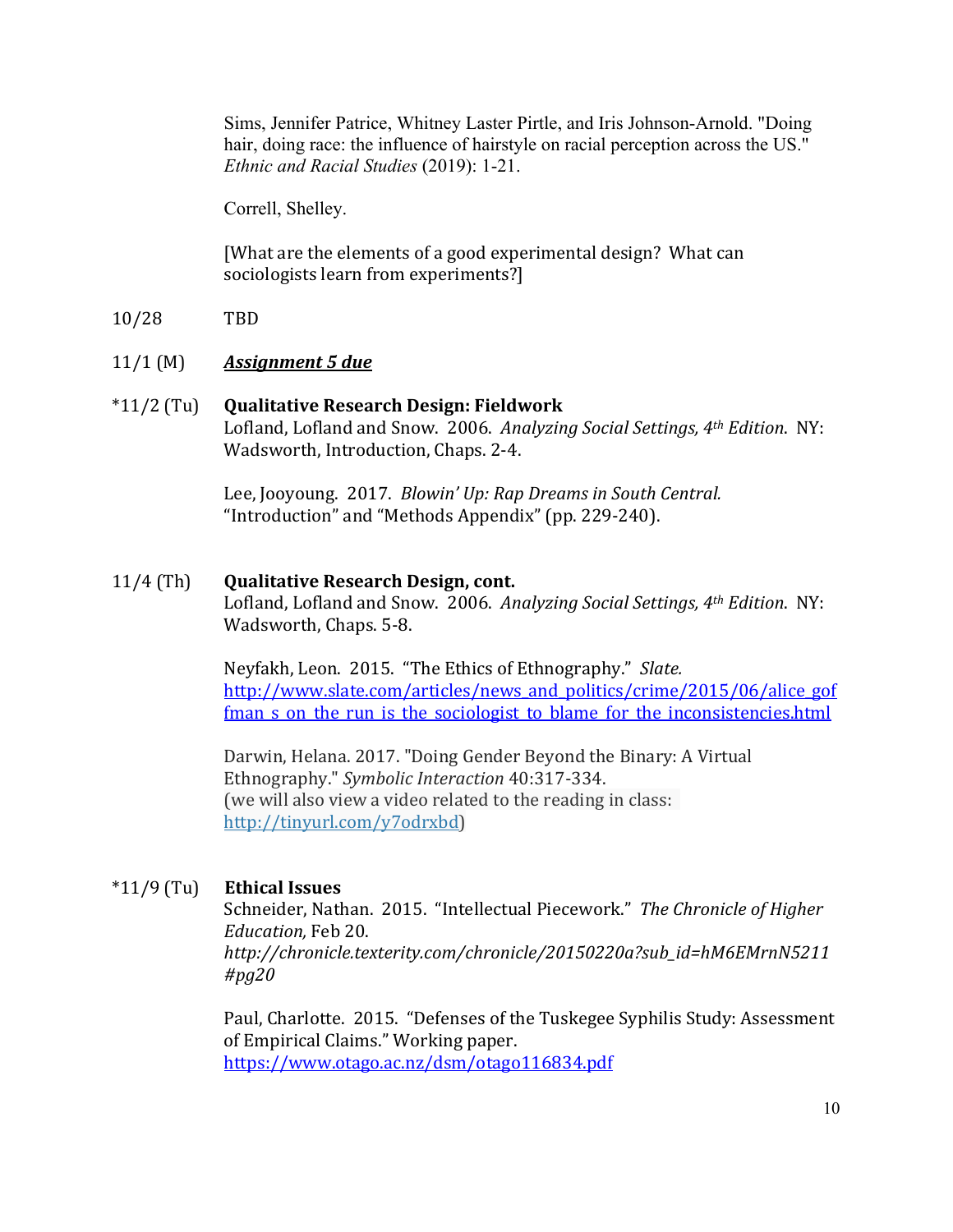Humphries, Laud. 1970. The Sociologist as Voyeur. Chapter 2 in *Tearoom* Trade: Impersonal Sex in Public Places. Chicago: Aldine Publishing Co

#### $*11/11$  (Th) **Ethics, cont.**

Maher, Lisa. 1997. "Appendix: On Reflexivity, Reciprocity, and Ethnographic Research." Pp. 217-232 in Sexed Work: Gender, Race and Resistance in a *Brooklyn Drug Market*. Oxford: Clarendon Press.

*Watch:* First 15 minutes of lecture by Alice Goffman at UBC: https://www.youtube.com/watch?v=Sz2XVtCAbqg

Goffman, Alice. 2014. "A Methodological Note." Pp. 225-263 in "On the Run: **Fugitive Life in an American City.** 

Ralph, Lawrence. 2015. "The Limitations of a 'Dirty' World." Du Bois Review, *12*(2), p.441.

Additional readings on Goffman study (if you're interested): Rios, Victor. 2015. Book Review: On the Run: Fugitive Life in an American *City. American Journal of Sociology.*

Lewis-Kraus, Gideon. 2016. "The Trials of Alice Goffman." NY Times *Magazine.* Jan. 12. https://www.nytimes.com/2016/01/17/magazine/thetrials-of-alice-goffman.html

# 11/16 (Tu) Student project workshop and meetings with Prof. Browne Mustillo, Sarah, Omar Lizardo, and Rory McVeigh. 2018. "Editors Comments: A Few Guidelines for Quantitative Submissions." American Sociological *Review* 83(6):1281-1283.

# 11/18 (Th) **Qualitative Data Analysis/Topic Modeling** Browne, Irene, John Bernau, Katharine Tatum and Jieu Jiao. 2021. "Immigration Coverage in the Black Press and the General Audience Press: What Can a Mixed Methods Approach Reveal about Race and Immigration?" *The Sociological Quarterly.*

# 11/19 (F) *Assignment 6 due*

# 11/23 (Tu) **\*\*\*** No class, Thanksgiving \*\*\*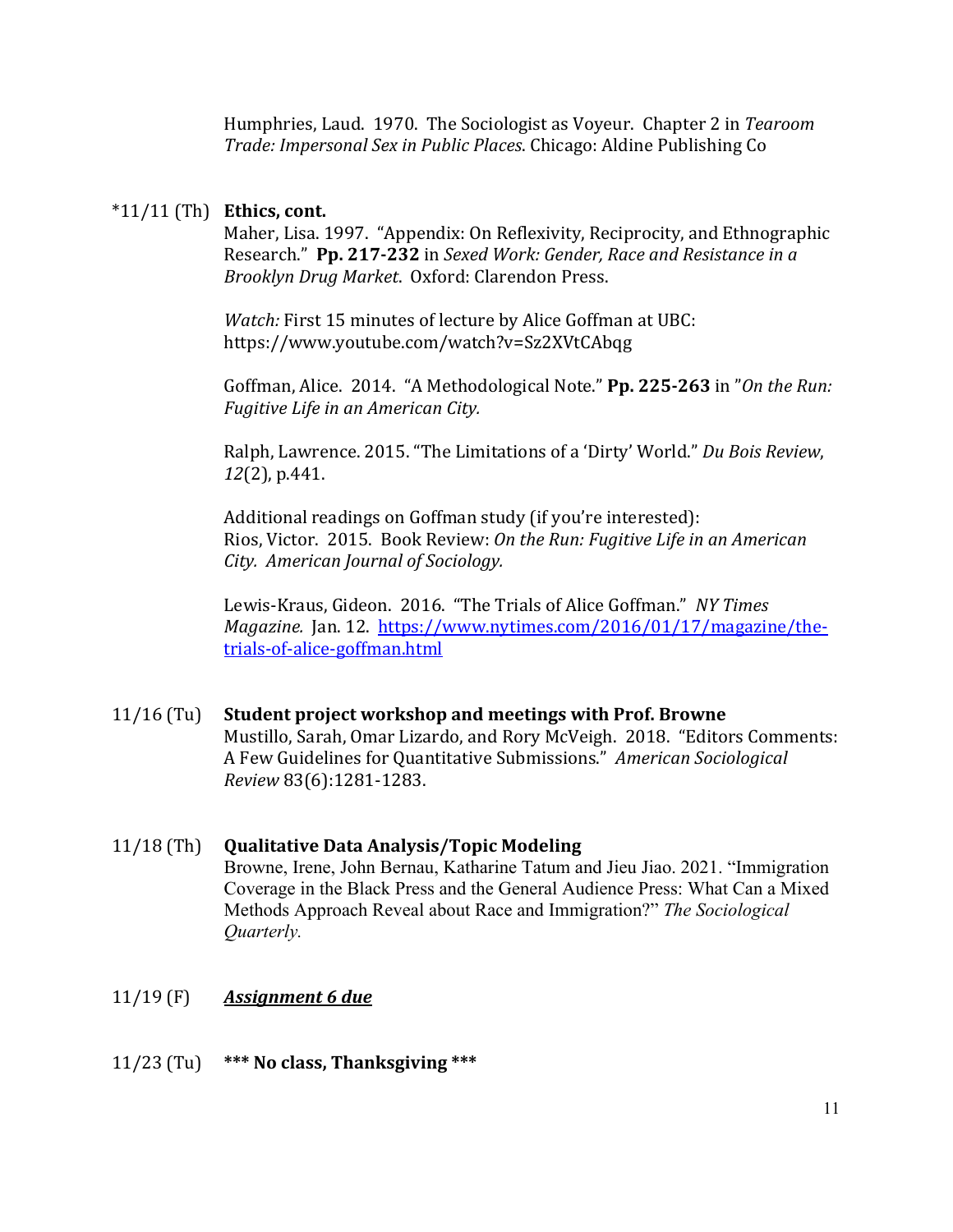# 11/25 (Th) \*\*\* No class, Thanksgiving \*\*\*

- 11/30 (Tu) Student presentations
- 12/2 (Th) Student presentations
- 12/7 (Tu) WRAP UP
- 12/13 (M) Paper due (upload to Canvas by  $11:59$  p.m.)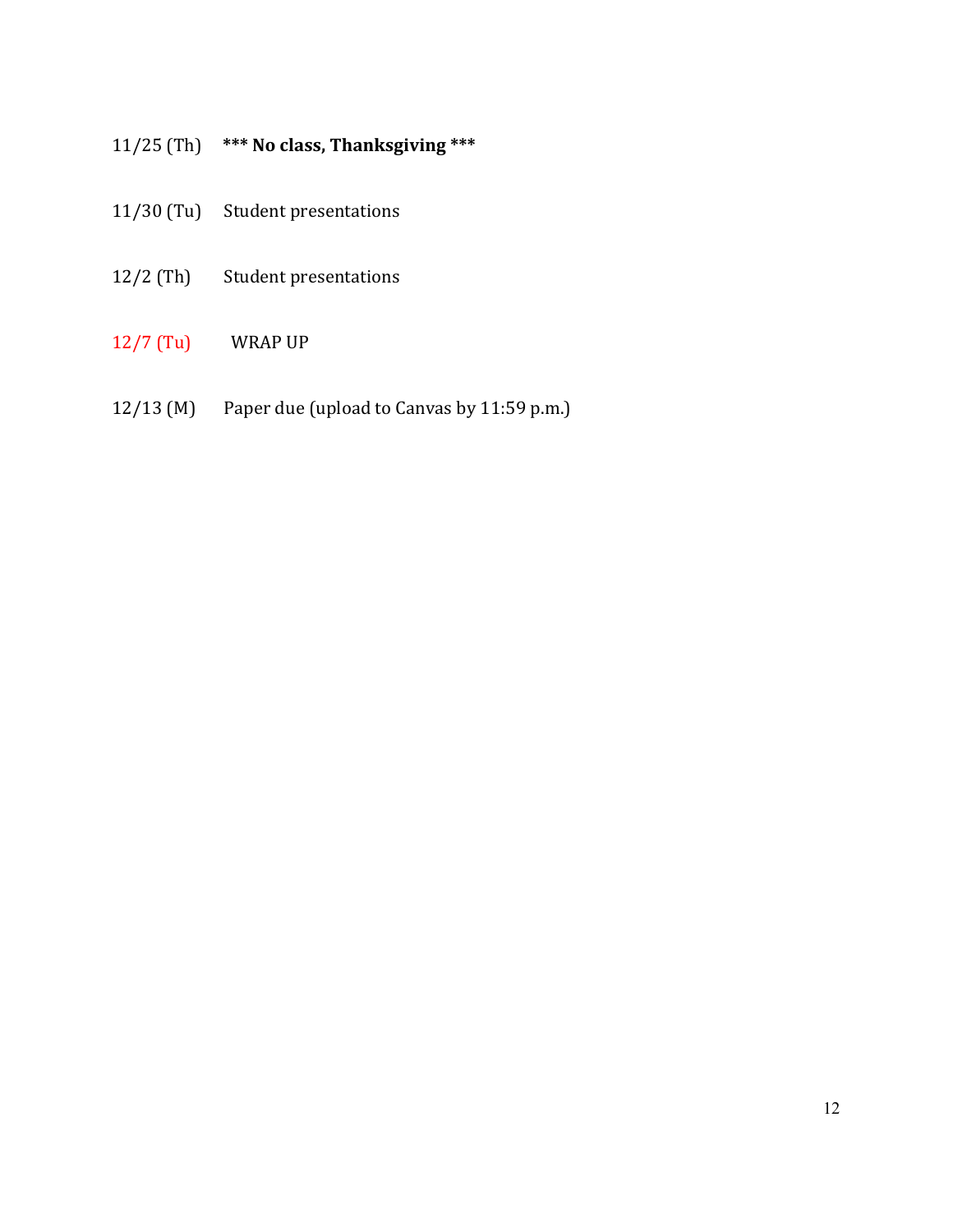# **Schedule of Assignments Soc 501 Fall 2021**

Assignments 1-6 are staged activities that will enable you to develop your own research project that could be expanded into a viable second year paper. These activities include: formulating a research question that you can answer with empirical data (Assignments 1-3), designing a study to answer that question (Assignments 4-5), collecting or downloading and analyzing your data (Assignment 6), and presenting your results (Final Paper). Throughout this process, you will get all the support that you need from your instructor, faculty advisor, and peers (so don't panic...). No one will be "left behind."

| Due date    | <b>Assignment</b> | <b>Task</b>                                                                                                                                                                                                                                                |
|-------------|-------------------|------------------------------------------------------------------------------------------------------------------------------------------------------------------------------------------------------------------------------------------------------------|
|             |                   |                                                                                                                                                                                                                                                            |
| $9/6$ (M)   | $\mathbf{1}$      | State broad research question(s)                                                                                                                                                                                                                           |
| 9/20(M)     | $\overline{2}$    | <b>Produce Annotated Bibliography</b><br>You should have met with your advisor by this<br>date.                                                                                                                                                            |
| $10/20$ (W) | 3                 | Write "Theory Summary" for your project<br>(1 theory)<br>Note: you should be working on<br>Assignment 4 as you develop this<br>summary                                                                                                                     |
| $10/25$ (M) | 4                 | Design Study (preliminary)<br>Articulate RQ as "How does x affect<br>$V$ ?"<br>Present conceptual definitions of<br>variables<br>Present operational definitions of the<br>variables: Identify methods and<br>identify/create measures<br>State hypotheses |
| $11/1$ (M)  | 5                 | Develop Research Plan with Deadlines<br>Requires advisor approval.                                                                                                                                                                                         |
| $11/19$ (F) | 6                 | Generate Descriptives/Pilot Test [individual<br>adjustments to the due date may be necessary,<br>depending on research plan]                                                                                                                               |